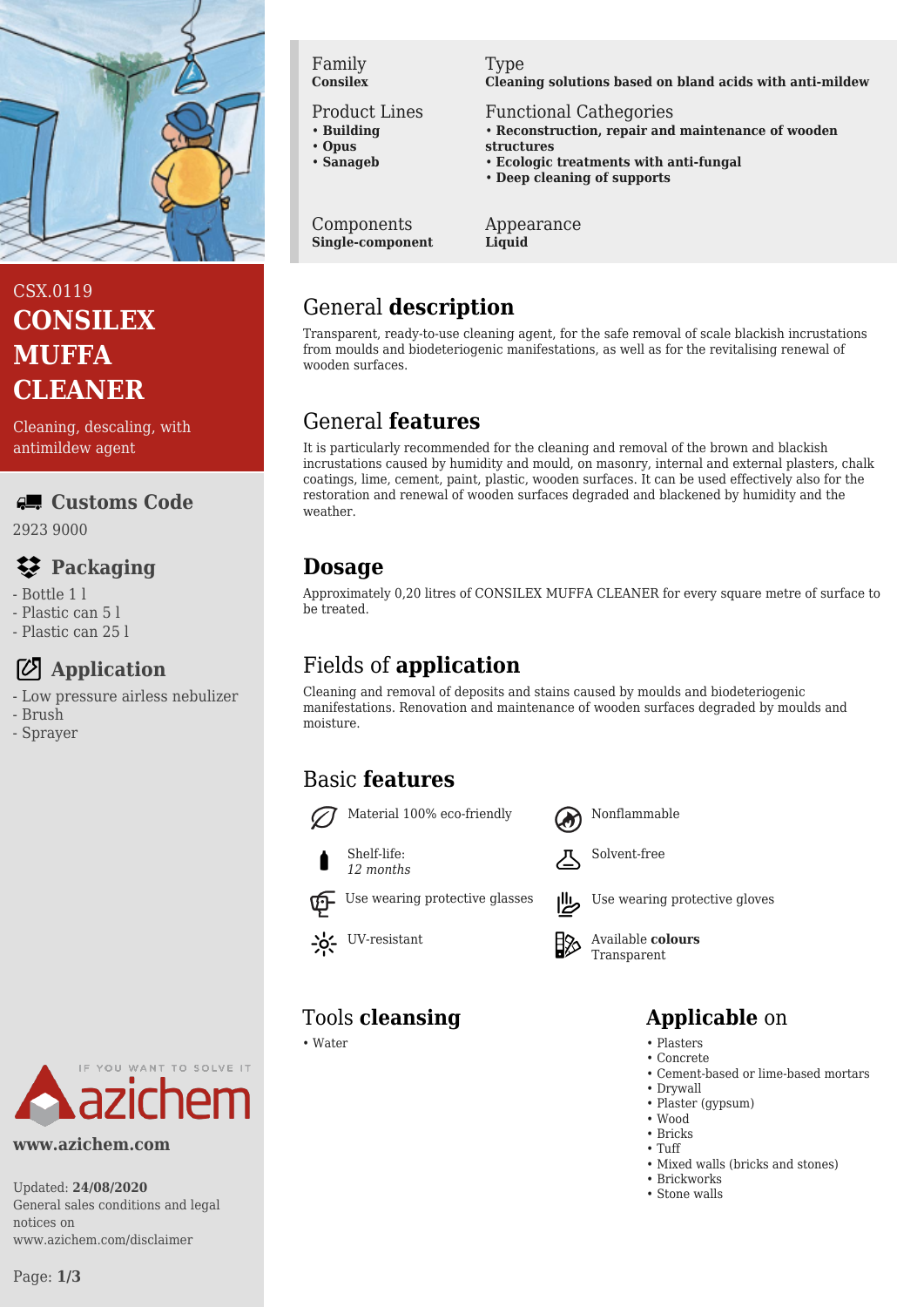#### **Instructions** for use

#### AS A CLEANING, DAMP PROOFING AGENT:

Apply the product by spraying or brushing the surfaces to be cleaned, leave to work for a period of time ranging from 30 minutes to one hour; then remove the product with a sponge and rinse with water. In the case of particularly resistant concretions, repeat the operations described until their complete elimination.

#### AS WOOD RENEWER:

For surface cleaning, for example, before repainting, apply the product until rejection on soiled and/or blackened parts, with a sprayer or a brush. Remove the product after a few minutes with a damp sponge or brush with water. For a deeper treatment, to renew the original natural appearance of wood, leave the product to work for at least 12 hours. Then proceed with the removal of fouling with a brush and water and, after drying, proceed with the protective repainting with appropriate flatting or with transparent paints.

#### **Storage** and preservation

Protect from freezing. Store the product in its original packing, in a fresh and dry environment, avoiding frost and direct sunlight. Inadequate storage of the product may result in a loss of rheological performance. Store the product at a temperature between +5°C and +35°C.

### Warnings, Precautions and **Ecology**

The general information, along with any instructions and recommendations for use of this product, including in this data sheet and eventually provided verbally or in writing, correspond to the present state of our scientific and practical knowledge.

Any technical and performance data reported is the result of laboratory tests conducted in a controlled environment and thus may be subject to modification in relation to the actual conditions of implementation.

Azichem Srl does not assume any liability arising from inadequate characteristics related to improper use of the product or connected to defects arising from factors or elements unrelated to the quality of the product, including improper storage.

Those wishing to utilise the product are required to determine prior to use whether or not the same is suitable for the intended use, assuming all consequent responsibility.

The technical and characteristic details contained in this data sheet shall be updated periodically. For consultation in real time, please visit the website: www.azichem.com. The date of revision is indicated in the space to the side. The current edition cancels out and replaces any previous version.

Please note that the user is required to read the latest Safety Data Sheet for this product, containing chemical-physical and toxicological data, risk phrases and other information regarding the safe transport, use and disposal of the product and its packaging. For consultation, please visit: www.azichem.com.

It is forbidden to dispose of the product and/or packaging in the environment.



**www.azichem.com**

Updated: **24/08/2020** General sales conditions and legal notices on www.azichem.com/disclaimer